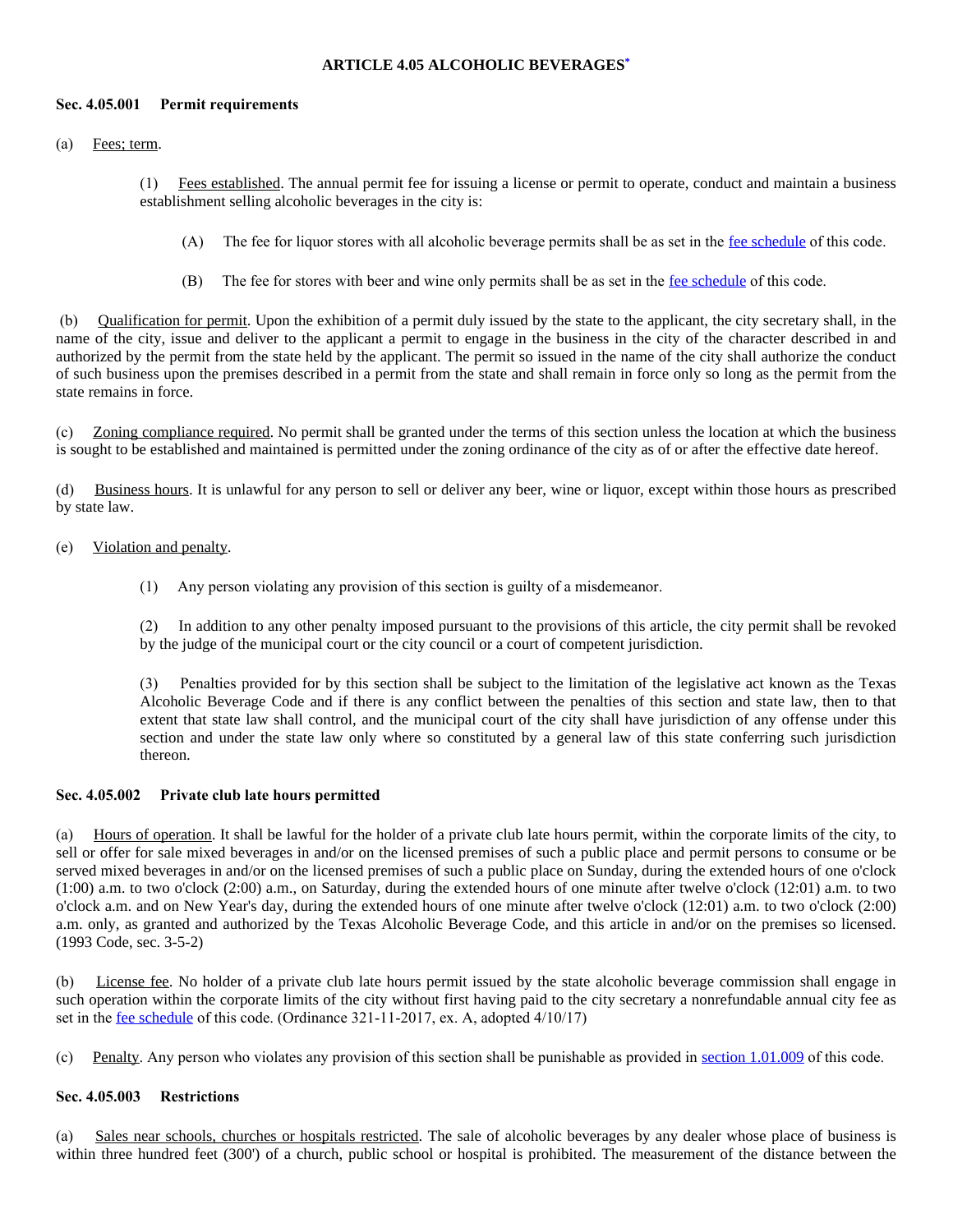place of business where the alcoholic beverages are sold, and the church or public hospital shall be along the property lines of the street fronts and from front door to front door and in direct line across intersections. The measurement of the distance between the place of business where alcoholic beverages are sold and the public schools shall be from the nearest property line of the public school to the nearest doorway by which the public may enter the place of business, along street lines and in direct line across intersections.

(b) Penalties. The violation of this section is an offense punishable by fine of at least one hundred dollars (\$100.00) but no more than two hundred dollars (\$200.00), and each violation thereof shall be and is deemed to be distinct and separate offense and punished as such.

### **Sec. 4.05.004 Possession or consumption prohibited in certain areas**

(a) Park area. It shall be unlawful for any person to possess or consume any alcoholic beverage, as defined by the Texas Alcoholic Beverage Code in any city owned or operated park.

(b) Schools and school activities. It shall be unlawful for any person to possess or consume any alcoholic beverage in the buildings or on the grounds of any public school in the city limits or at any school related activity conducted within the city limits.

(c) Athletic fields. It shall be unlawful for any person to possess or consume any alcoholic beverage in any city owned athletic field.

(d) Penalty. Violation of this section is an offense punishable by fine at least one hundred dollars (\$100.00) but no more than two hundred dollars (\$200.00).

# **ARTICLE 14.02 ZONING ORDINANCE**

# **Sec. 14.02.154 Sale of alcoholic beverages**

(a) Zoning compliance required. No permit shall be granted under the terms of this chapter unless the location at which the business is sought to be established and maintained is a permitted use under the comprehensive zoning ordinance of the city as of or after the effective date thereof.

(b) Compliance required. Compliance with city codes and ordinances is required for sale of alcoholic beverages for off-premises and on-premises sale and consumption of alcoholic beverages as follows:

> (1) Alcoholic beverage sales for off-premises consumption (beer and wine only). A building utilized for the retail sale of beer and/or wine for off-premises consumption only shall be inspected and shall comply with all applicable local regulations, including but not limited to building codes, fire codes, plumbing codes, electrical codes and ordinances.

> (2) Alcoholic beverage sales for off-premises consumption - liquor (package) store. The following provisions shall be required for liquor (package) stores:

(A) A liquor (package) store shall not have walk-up window access and shall not have drive-through or driveup access.

(B) A liquor (package) store shall operate in premises that are not physically completely separate from any other business and the exterior design of the store shall show evidence of coordination with contextual influences of neighboring properties in regard to building setbacks, orientation, and relationship of structures to each other and to the street. The layout of the site shall respect and build upon the arrangement of buildings, open spaces and landscape elements of adjacent sites.

(3) Alcoholic beverage sales for on-premises consumption in conjunction with a restaurant use. A restaurant utilized for the retail sale of alcoholic beverages for on-premises consumption shall be inspected and shall comply with all applicable local regulations, including but not limited to building codes, fire codes, plumbing codes, electrical codes and ordinances.

(4) Alcoholic beverages for on premises consumption - bar/tavern. A bar/tavern shall be inspected and shall comply with all applicable local regulations, including but not limited to building codes, fire codes, plumbing codes, electrical codes and ordinances. The following additional provisions shall be required for a bar or tavern: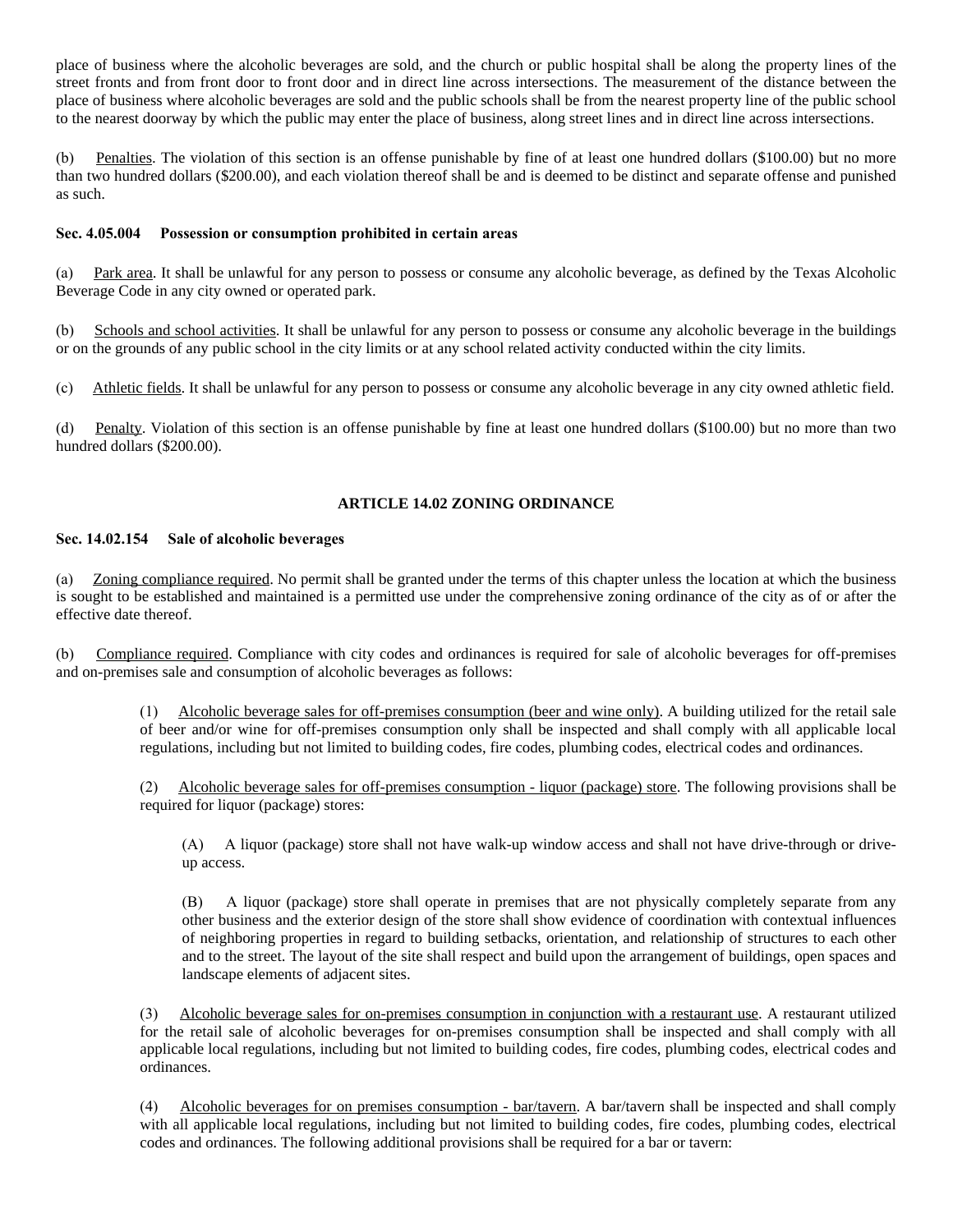(A) The city council shall have full discretion to approve or deny a SUP application for a bar or tavern and may impose any reasonable condition deemed necessary by the council, including SUP expiration provisions, business name and signage, and change of ownership requirements to ensure community health, safety and welfare in approving a bar or tavern.

(5) Compliance with business regulations of the city. In addition to compliance with this article, all establishments at which alcoholic beverages are sold shall comply with the requirements contained in [article 4.05,](https://z2codes.franklinlegal.net/franklin/DocViewer.jsp?doccode=z20000041&z2collection=pilotpoint#JD_4.05) "alcoholic beverages" of this code, as may be amended from time-to-time, including without limitation distance requirements for location near schools, churches, hospitals and day-care facilities, as set forth therein or in accordance with the Texas Alcoholic Beverage Code or other applicable state law or court ruling.

(c) Procedures prior to issuance of permit. Before any certification from the Texas Alcoholic Beverage Commission or other documentation of approval is signed by the city representative, such certificate or documentation shall be submitted to the city secretary or designee to assure:

- (1) That the application complies with all provisions of this and all applicable ordinances;
- (2) That a SUP application (if SUP is required) is officially filed with the payment of applicable fees;

(3) That proof is submitted that a representative of the Texas Alcoholic Beverage Commission has approved the submittal of an application for license; and

- (4) That distance and other requirements of article  $4$  [[article 4.05](https://z2codes.franklinlegal.net/franklin/DocViewer.jsp?doccode=z20000041&z2collection=pilotpoint#JD_4.05)] and other applicable city ordinances have been met;
- (4) That the chief of police/director of public safety has reviewed the SUP application.

(d) Additional development conditions/waivers. The city council may attach additional development conditions, or grant specific waivers to applicable city code requirements, to the special use permit that the council, in its discretion, determines are appropriate for buffering, safety, security, and compatibility for and to adjacent properties.

(e) Special use permit (SUP).

(1) SUP required. Except as specifically provided herein, no persons shall manufacture, sell, offer for sale, distribute or engage in any other activity for which a permit or license is required by the Texas Alcoholic Beverage Code within the city without first obtaining a special use permit to do so from the city. All the provisions of the special use permit procedure shall apply as per the city's comprehensive zoning ordinance, as amended. In the event of a conflict between the general regulations governing special use permits and the provisions contained in this section, the provisions of this section shall control.

(2) SUP application. For a person to engage in the sale of alcoholic beverages, a formal application for a SUP shall be filed with the planning and zoning coordinator with the appropriate fee established by the city. The planning and zoning coordinator shall process the application by submitting to the planning and zoning commission for their review and recommendation to the city council for approval or disapproval. The city council will consider and approve or disapprove the granting of a SUP for the sale of alcoholic beverages.

(3) Special use permits and applications in existence as of (effective date of ordinance). Any existing SUP for the sale of alcoholic beverages for on-premises consumption for which the SUP was either issued, or for which an application was received, prior to \_\_\_\_\_\_ (effective date of ordinance) and such SUP has not expired, or such application has not been approved by the city council, such establishment shall not sell alcoholic beverages such that the gross receipts from alcohol sales exceed 50 percent all gross receipts from all sales by the establishment. A new SUP must be granted by the city council in compliance with the requirements of this section in order to increase any alcohol-to-food sales ratio for on-premises alcohol sales for any existing establishment and for any unapproved SUP where an active application has been submitted.

(f) Criteria and processing of SUP. The following general conditions apply to all special use permits (SUP) allowing the sale of any alcoholic beverages: